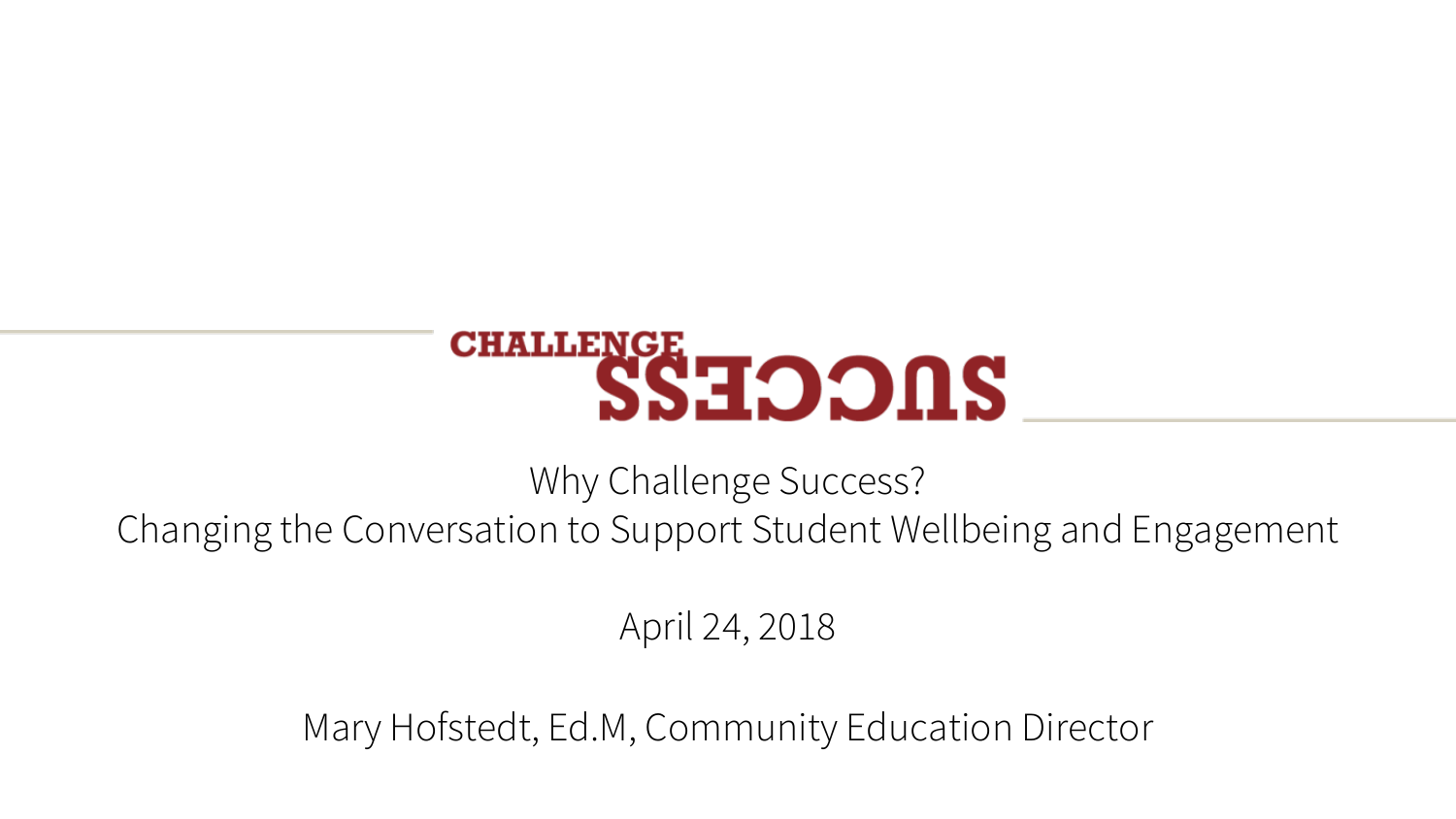# **THE PROBLEM**

- Adolescent **anxiety**, **depression**, and **suicide ideation** are increasing
- **Narrow definitions of success** from schools, families, and communities can cause academic and psychological stress for kids, and impede real engagement with learning.
- Kids are "**doing school**."

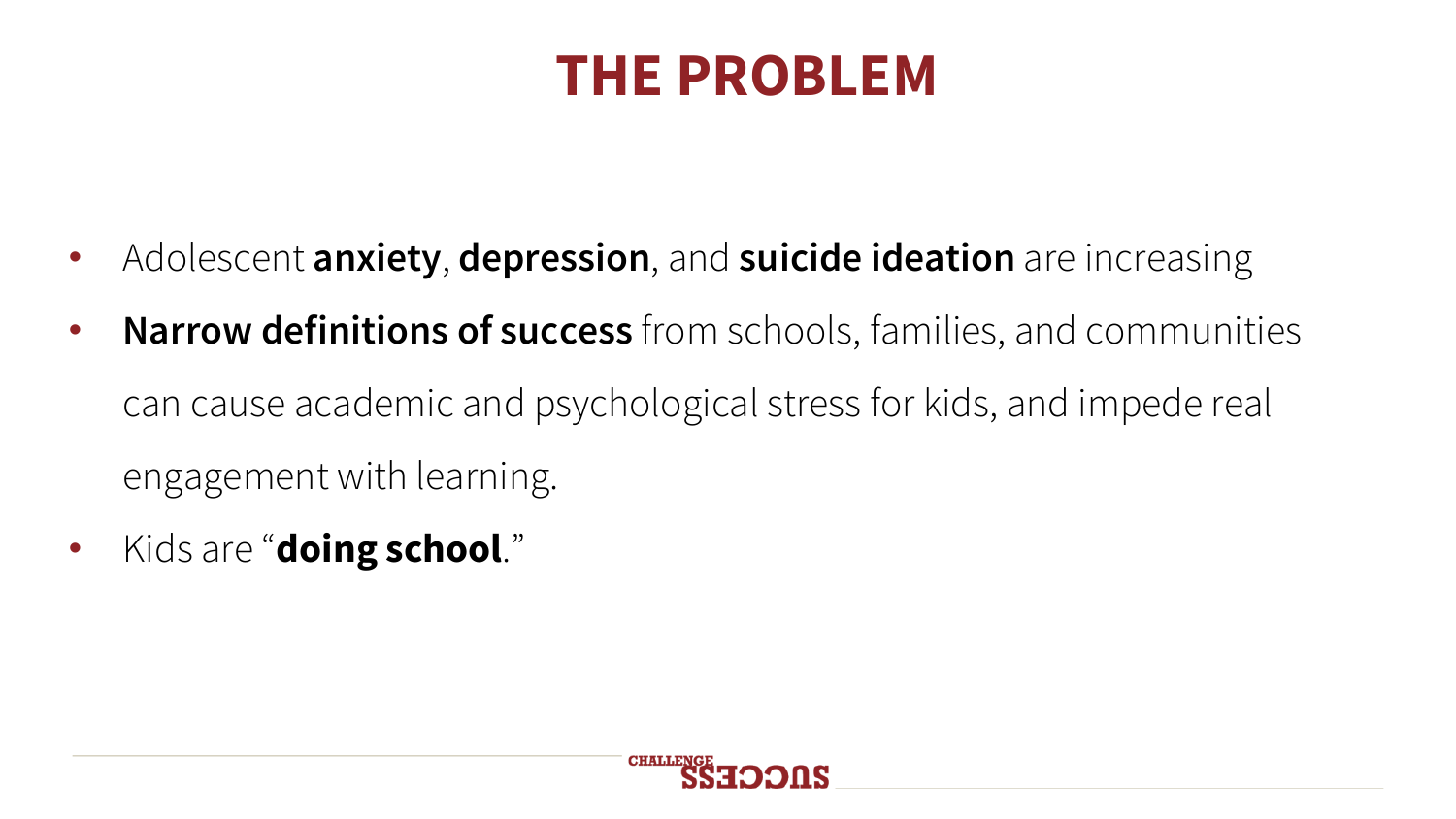### **OUR MISSION**

We partner with schools, families, and communities to promote a broad definition of success and to implement research based strategies so that all kids are healthy and engaged with learning.

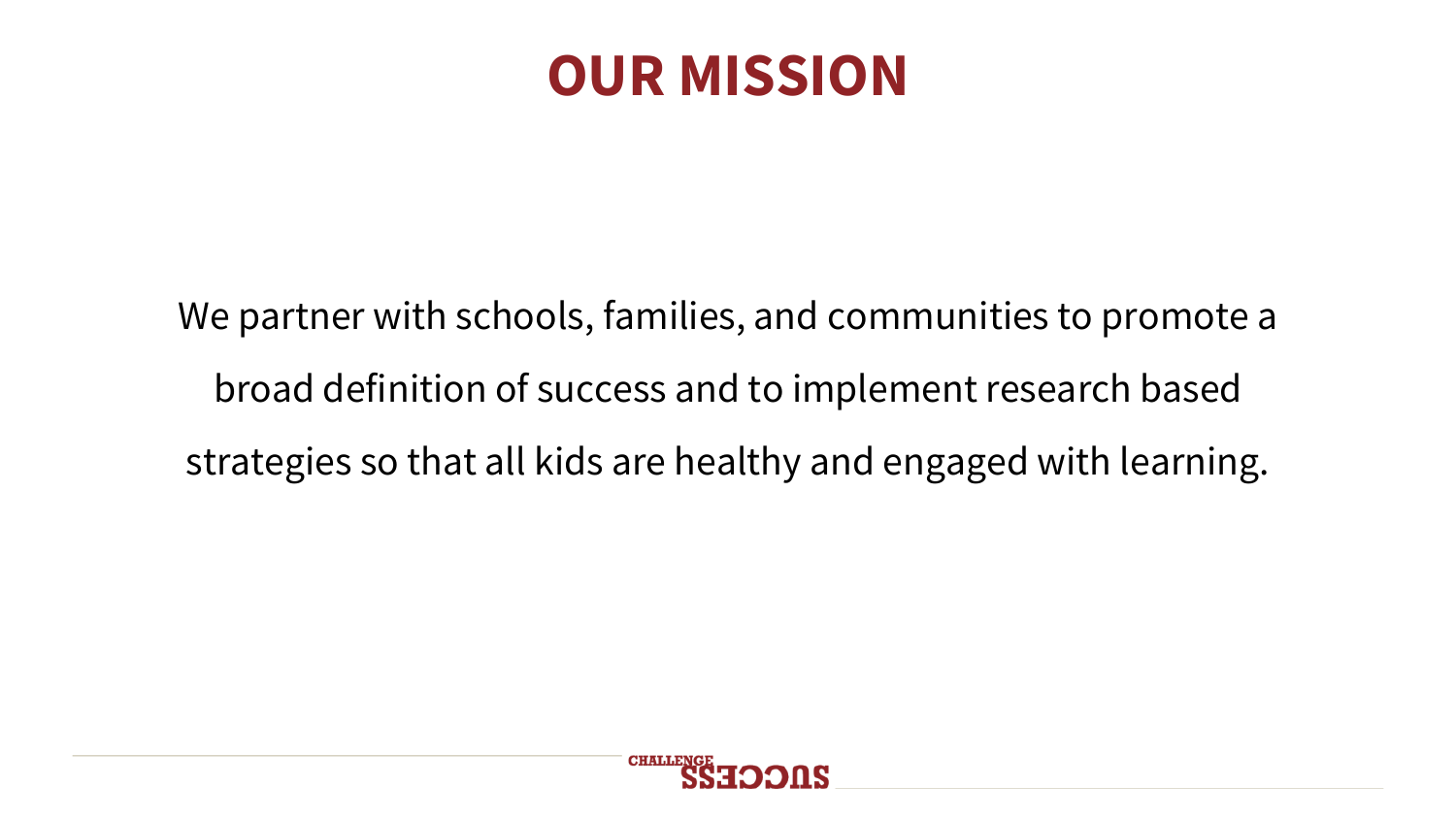### **OUR REACH**

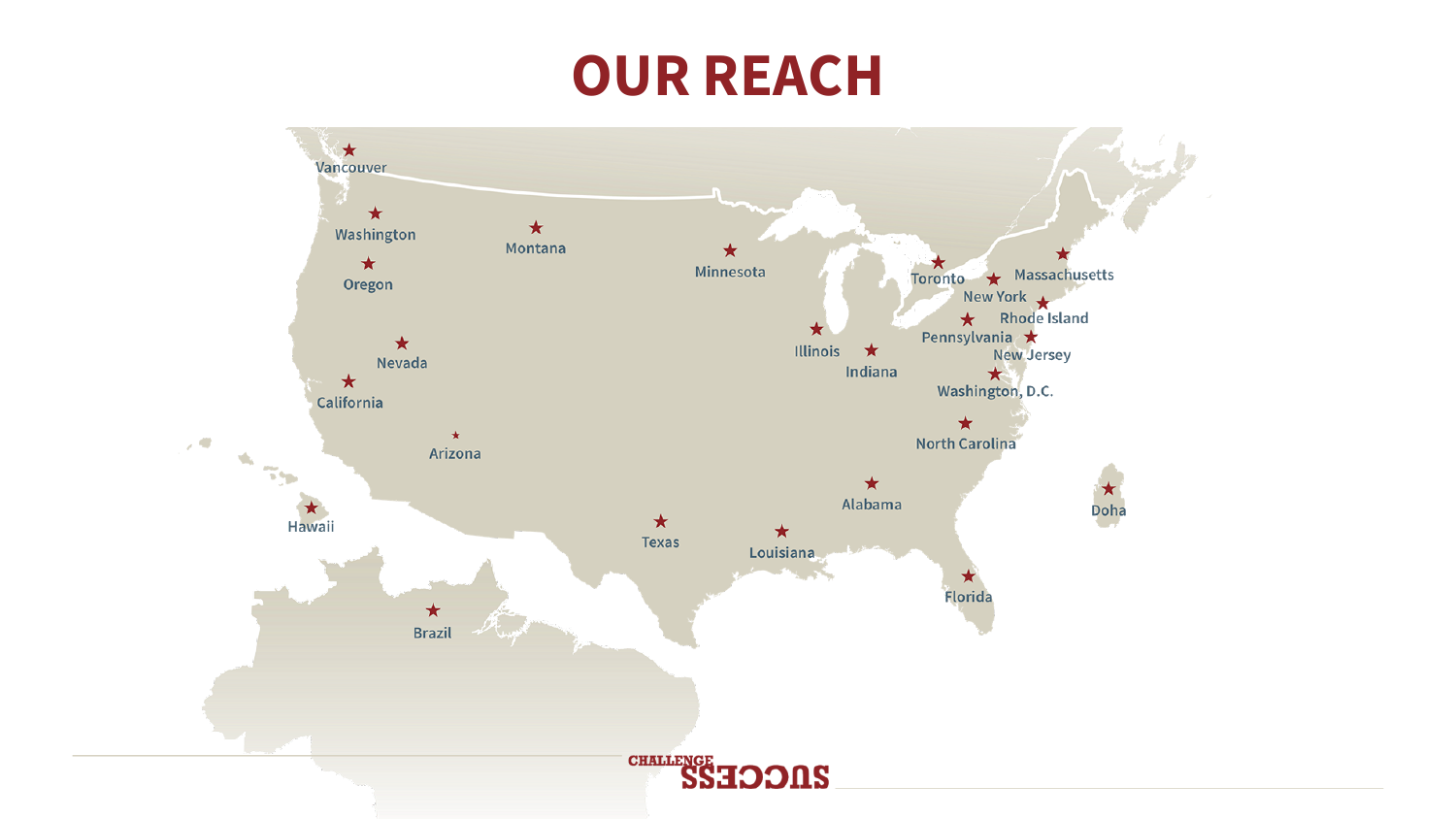# **OUR CORE PROGRAMS**

Research : Surveys, White Papers

www.challengesuccess.org/resources/research/

School Program: Basic, Comprehensive, Professional Development www.challengesuccess.org/schools/

**Parent Education:** Presentations, Print and Online Resources

www.challengesuccess.org/parents/

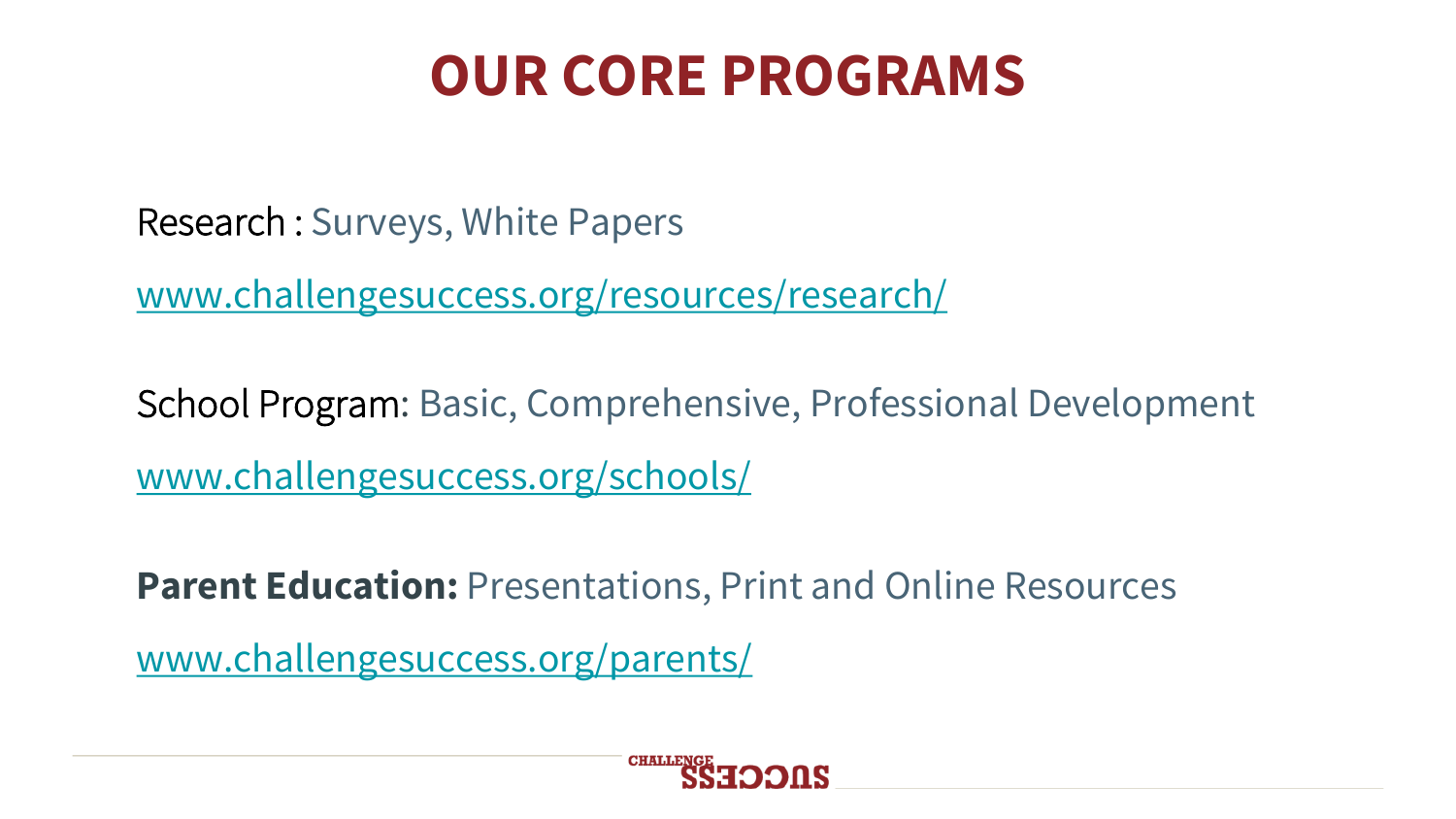# **OUR STUDENT SURVEY**

#### Completed by over **100,000 middle & high schoolers** at over **150 schools**

#### **Questions include items on:**

- § Academic engagement
- § Physical and mental health
- § Homework
- § Extracurricular activities
- Academic worry
- Beliefs about teacher care and support

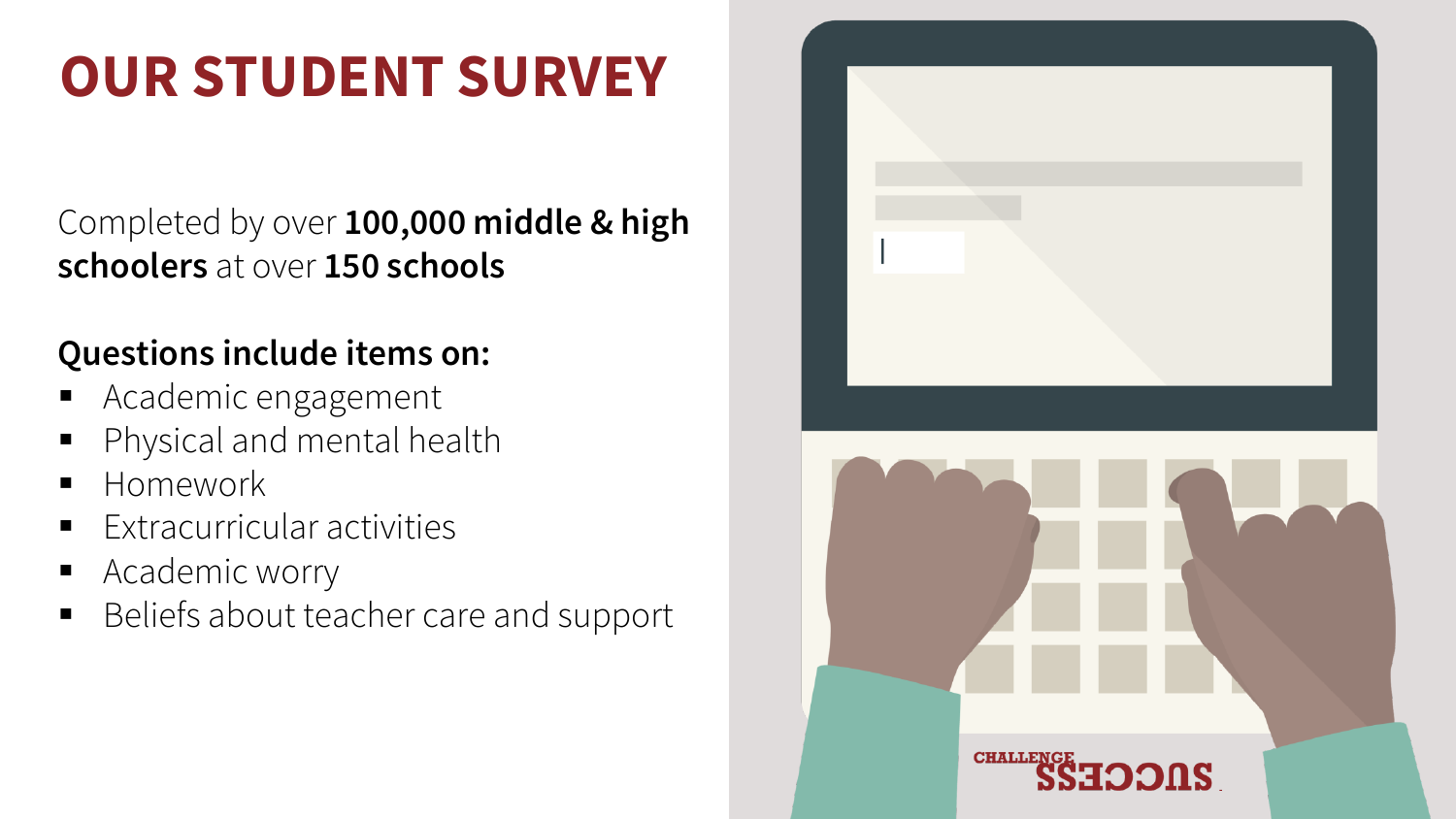### **OUR FRAMEWORK**



**STUDENTS' SCHEDULE** & USE OF TIME

**PROJECT & PROBLEM-BASED** LEARNING

**ALTERNATIVE & AUTHENTIC ASSESSMENT** 

**CLIMATE OF CARE** 

**EDUCATION FOR THE WHOLE COMMUNITY** 

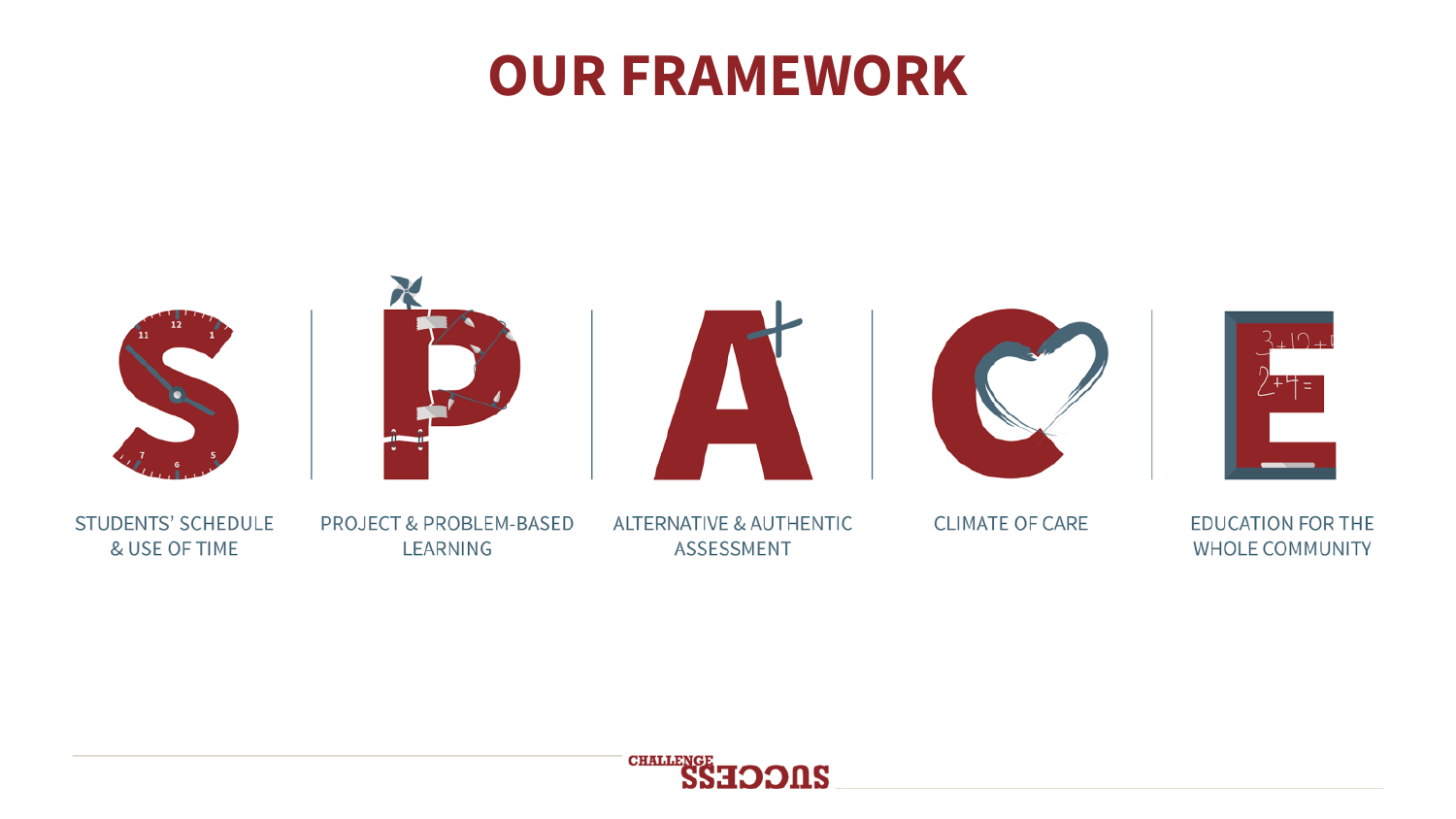# **WAYS TO GET INVOLVED**

- Schedule Presentations & Dialogues: Parent Groups, Workplaces, Faith Communities, Community Based Organizations, Clinics
- Involve Your School: Preschool through High School
- Share Free Resources: Tip Cards, One-Pagers, White Papers